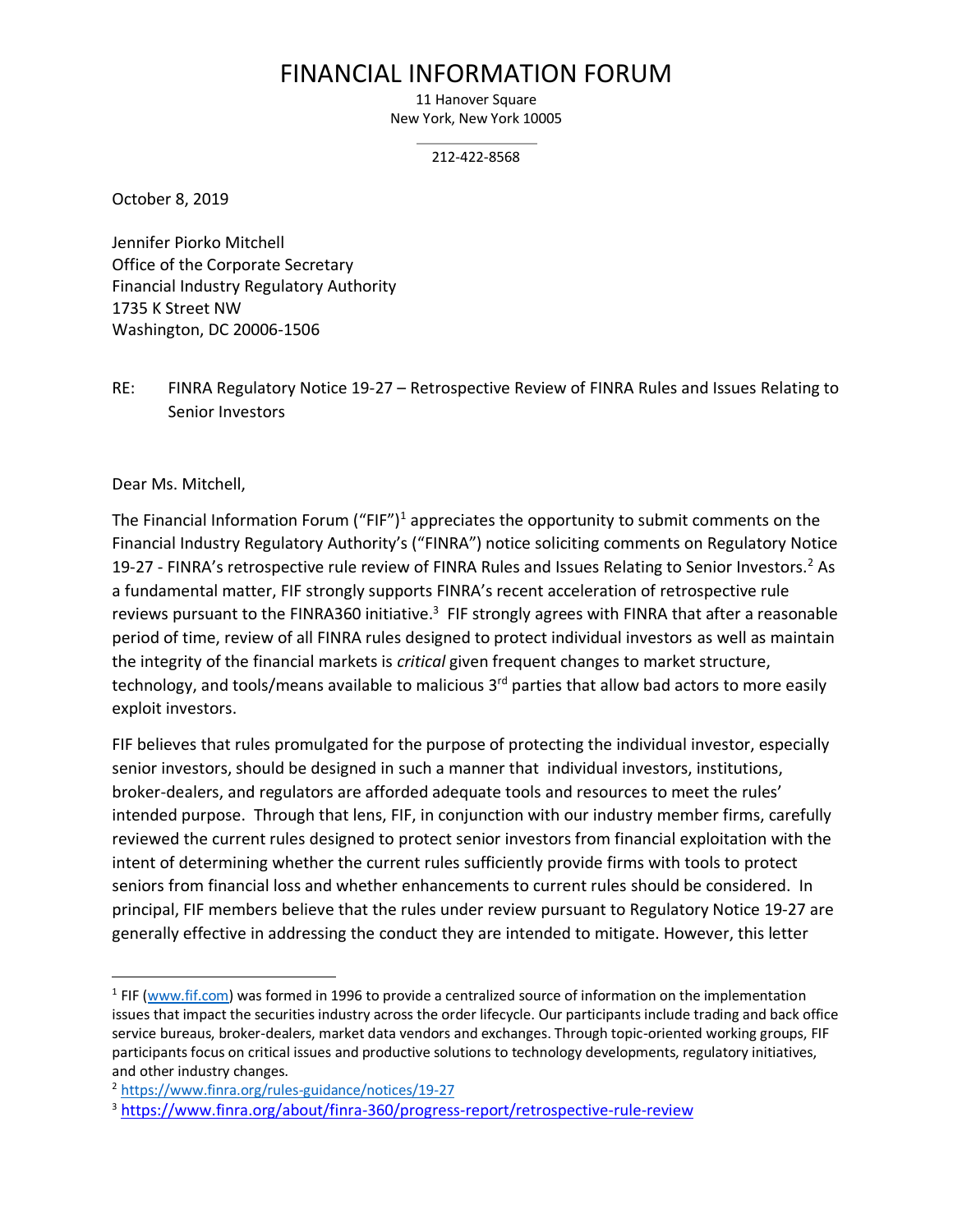highlights additional considerations, potential amendments, proposed guidance FIF believes will ultimately increase the effectiveness and efficacy of current rules designed to protect seniors and other investors from financial harm.

## *Background and Effectiveness of Current Rules*

Since the codification of FINRA Rule 2165 (Financial Exploitation of Specified Adults), FINRA Rule 3240 (Borrowing from or Lending to Customers), and FINRA Rule 4512 (Customer Account Information), senior investors have benefited from increased protection against financial exploitation. Specifically, FIF member firms believe that FINRA's emphasis on protecting senior investors through dedicated helplines, educational materials, and the safe harbor provision under FINRA Rule 2165 have been essential in mitigating harm to senior investors who may easier targets of financial exploitation. FIF believes that the aforementioned rules under the scope of FINRA's retrospective review provide broker-dealers with an adequate framework/toolset to protect senior investors from financial exploitation. Therefore, FIF emphasizes that any modifications to the current rules in place following the retrospective review period should not fundamentally change, but rather should enhance the current toolset and resources available to broker-dealers to better protect senior clients from financial exploitation.

## *Safe Harbor Optionality Pursuant to Rule 2165*

FINRA Rule 2165 permits a member firm to place a temporary hold on a disbursement of funds or securities from the account of a "specified adult" customer when the firm reasonably believes that financial exploitation of that adult has occurred, is occurring, has been attempted or will be attempted.<sup>4</sup> FIF believes that FINRA Rule 2165 in its current form provides broker-dealers with a critical resource needed to protect senior investors by providing firms with significant discretion in placing a temporary hold on the disbursement of funds from an investors account if the brokerdealer identifies potentially nefarious activity associated with specified adult's account. Holds on disbursements from senior investor accounts allow broker-dealers to carefully review and perform additional diligence if firms' internal monitoring systems or human observation indicates that the senior investor may have been or is at risk of becoming a victim of exploitative activity.

Investors can be exploited not only nefarious activity at the disbursement level, but also at the transactional level as the result of exploitative activity or diminished capacity. Therefore, FIF believes that the safe harbor provision of Rule 2165 should be expanded to transactional activity in addition to the disbursement level. The expansion of the rule's safe harbor provision to transactional activity will afford broker-dealer the option of suspending transactional activity on a senior investor's brokerage account when the broker-dealer has reasonable belief that the account holder is victim of exploitation by a 3rd party, is impaired (*i.e.* diminished capacity) and/or is otherwise able to protect their own interests.

<sup>4</sup> *Supra*, note 2.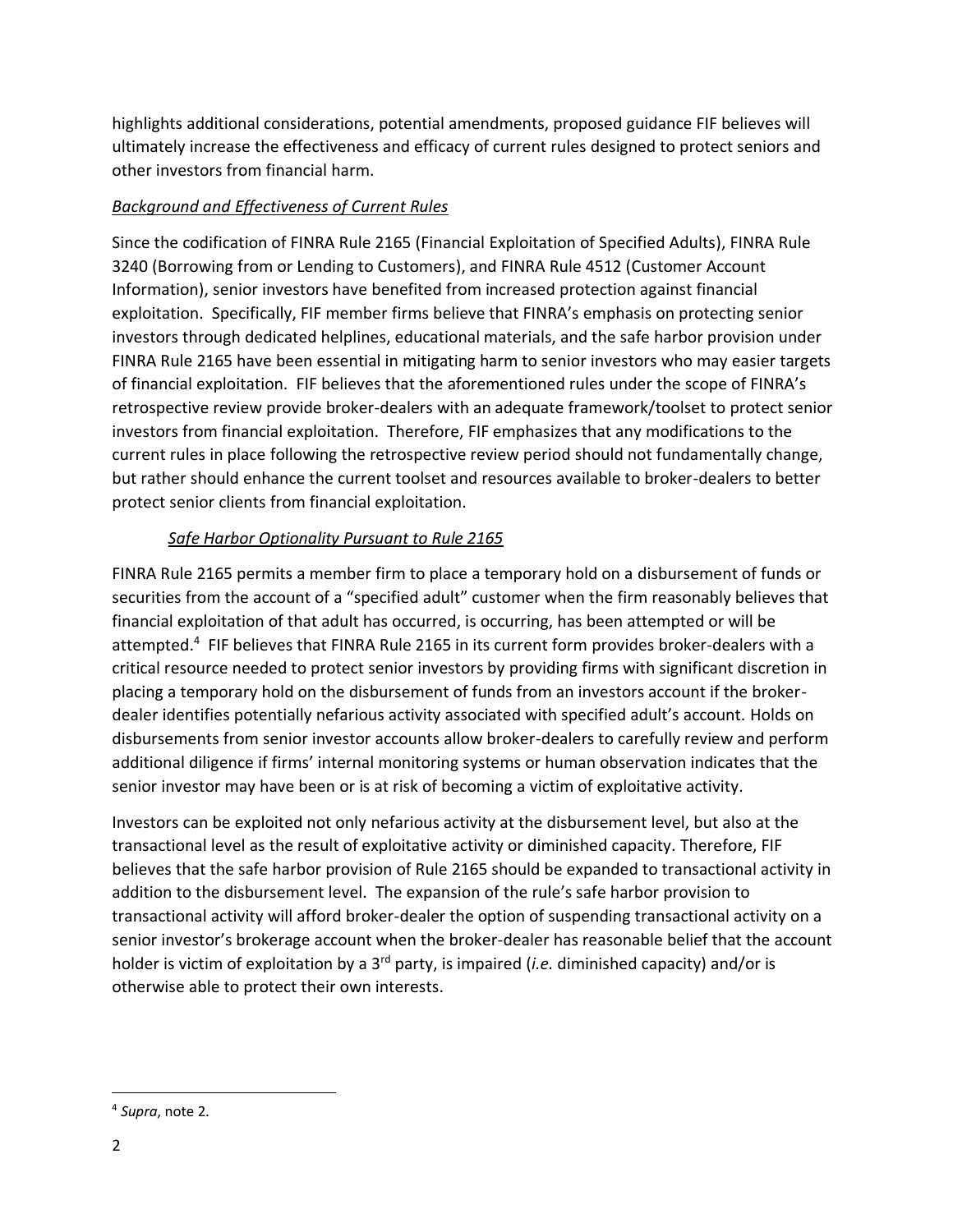Similarly, Rule 2165's safe harbor provision ("hold") currently applies only to in cases in which a broker-dealer reasonably believes that the financial exploitation of a "specified adult" has been attempted or is being attempted.<sup>5</sup> While FIF believes that the safe harbor provision is welldesigned to protect senior investors from exploitation by a 3rd party, the rule *currently does not* provide broker-dealers with the option of placing a hold on disbursements if the broker-dealer reasonably believes that the senior investor acted with diminished capacity. As specified in Regulatory Notice 19-27, FIF member firms believe that Rule 2165's safe harbor provision should be extended to encompass suspicious activity that the broker-dealer reasonably believes is derived from an impairment, such as diminished capacity.<sup>6</sup> FIF strongly emphasizes that the expansion of Rule 2165's safe harbor provision to instances in which the broker-dealer reasonably believes the senior investor's investment decision was the result of an impairment will provide broker-dealers who have seek to protect their clients' interests with a tangible mechanism to prevent a transaction/disbursement resulting from diminished capacity from being effected.

The expansion of the safe harbor provision of Rule 2165 to 1) transactional activity; and 2) cases in which the broker-dealer reasonably believes that the senior investor acted with diminished capacity will allow broker-dealers greater flexibility to better protect a broader group of senior investors at both the transactional and account level. If the broker-dealer believes that the trading activity occurred despite the senior investor's intent (whether through diminished capacity or exploitation), broker-dealers should be provided the *option* of suspending that activity to prevent greater harm and financial losses that the senior investor and/or their family may have to absorb if the transaction was effected. Notably, preventing potential nefarious activity at the transactional level is especially critical in cases where senior investors may be exposed to tax implications and other financial harm resulting from transactions in annuities or other long-term products.

#### *Length of Temporary Holds*

FINRA Rule 2165 allows a member firm to place a temporary hold on a specified customer's account for up to 25 business days. FIF believes that the current timeframe provided to broker-dealers within the rule is insufficient to allow firms to adequately complete the diligence/investigation of the activity that resulted in the firm electing to initiative the Rule's safe harbor provision. Following the identification of potentially malicious or suspicious activity occurring within a senior investor's account, broker-dealers, must undertake significant investigatory activity that may involve the following parties: 1) compliance; 2) operations; 3) legal counsel; 4) outside counsel; 5) regulatory bodies; 6) state and/or local government officials. In some cases, investigatory procedures will require firms to access information that may be outside of their control (i.e. police wellness checks), which may further delay the time by which broker-dealers are able to complete their investigation and determine whether the senior investor was victim of exploitation and/or acted with diminished capacity. FIF members have indicated that in many circumstances, the safe harbor provision's 25 business day limit does not provide broker-dealers sufficient time to fully determine whether the suspicious activity was not the result of senior exploitation or diminished capacity.

<sup>5</sup> *Id.*

<sup>6</sup> *Id.*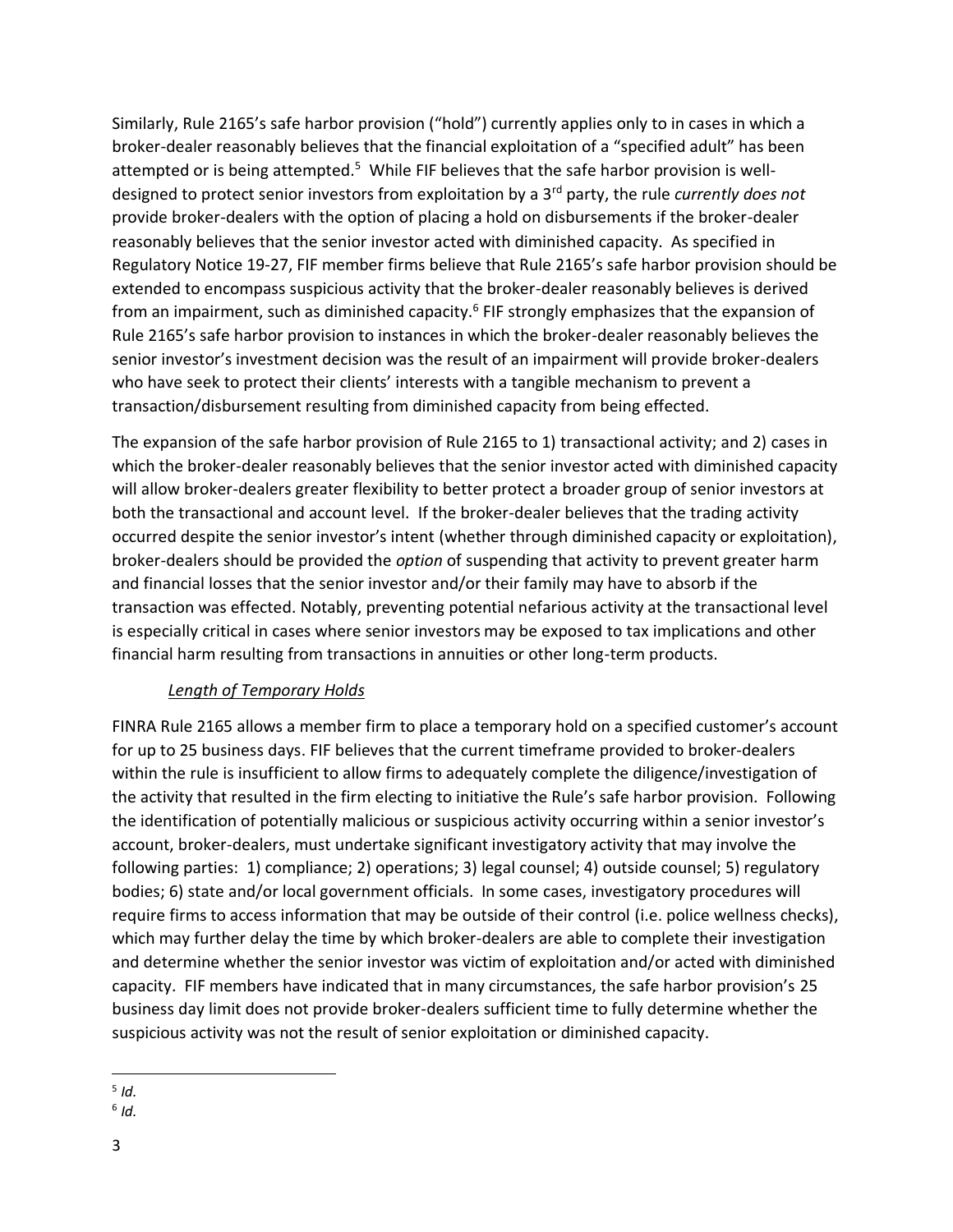Therefore, FIF requests that FINRA consider expanding the current limit of the temporary hold to 60 business days. FIF believes that the extension of the temporary hold is necessary to provide brokerdealers with a reasonable opportunity to adequately complete the investigatory process, which can be heavily reliant on information gathering from outside organizations, including government agencies, hospitals, police departments, and other officials that the broker-dealer does not directly control. In most cases, access to required information from organizations outside of the brokerdealer far significantly exceed the 25-business day limit under current FINRA Rule 2561. FIF believes that additional time to adequately complete the investigatory process will provide firms with requisite flexibility to better protect senior investors from harm/better protect the assets of senior investors.

### *FINRA Rule 4530 Reporting Requirements*

FIF strongly requests the need for FINRA to develop additional "problem codes" pursuant to each of the rules in effect that are intended to protect senior investors from financial exploitation. Dedicated problem codes should be provided to allow firms to "identify" cases in which the registered representative acted in response to the parent broker-dealer's request or *sua sponte* if the registered representative or broker-dealer reasonably believed the senior investor was victim of exploitation or acted with diminished capacity. Therefore, FIF suggests FINRA implement a dedicated problem code pursuant to Rule 2165 to better provide both FINRA and broker-dealers with added transparency into why a hold on a client's account was initiated.

#### *Additional Educational Documentation/Guidance on Trusted Contacts*

Upon initial review of FINRA Rule 4512 (Customer Account Information), industry member firms identified a need for FINRA to provide additional educational materials that accurately explain the purpose and role of a trusted contact pursuant to Rule 4512. FIF emphasizes that generally, firms leverage materials provided by regulators in the establishment of policies and procedures and/or internal materials that may be distributed both the broker-dealer's clients and internal staff.

FIF suggests that FINRA leverage industry best practices gathered during firm examinations to develop and publicize additional guidance. FIF believes that additional educational materials/guidance will better support broker-dealers' development of enhanced educational materials that can then be distributed to clients to better inform their senior customers on the importance of identifying a trusted contact when opening an account or updating trusted contact information.

#### *Conclusion*

FIF appreciates the opportunity to comment on Regulatory Notice 19-27 – FINRA Requests Comment on Rules and Issues Relating to Senior Investors. While FIF believes the current rules in place provide broker-dealers and RIAs with adequate tools to mitigate potentially exploitative conduct, FIF emphasizes that given the current environment, additional guidance and tools recommended in this letter are required to better protect senior investors from financial exploitation and activity that may have occurred as a result of diminished capacity. Therefore, FIF requests that the comments contained in this letter are strongly considered as FINRA reviews the